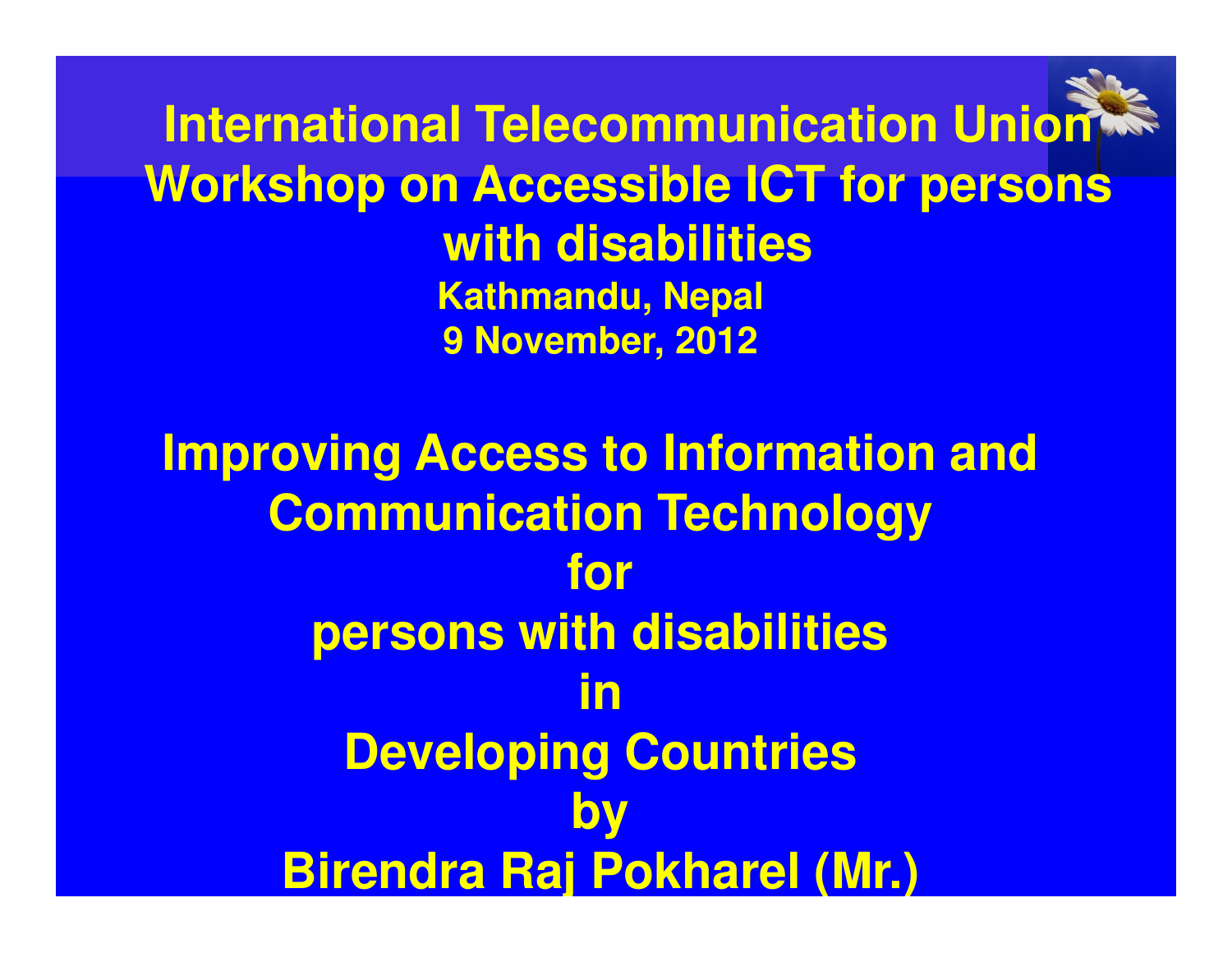

- Essential to PWDS for development andempowerment
- Promote equality, non-discrimination and participation
- •Technologies promote inclusion and minimize barriers
- •Access to information is <sup>a</sup> fundamental human right
- •Newly developed I T must address needs of PWDS
- Latest technology is outreached to PWDs of developing countries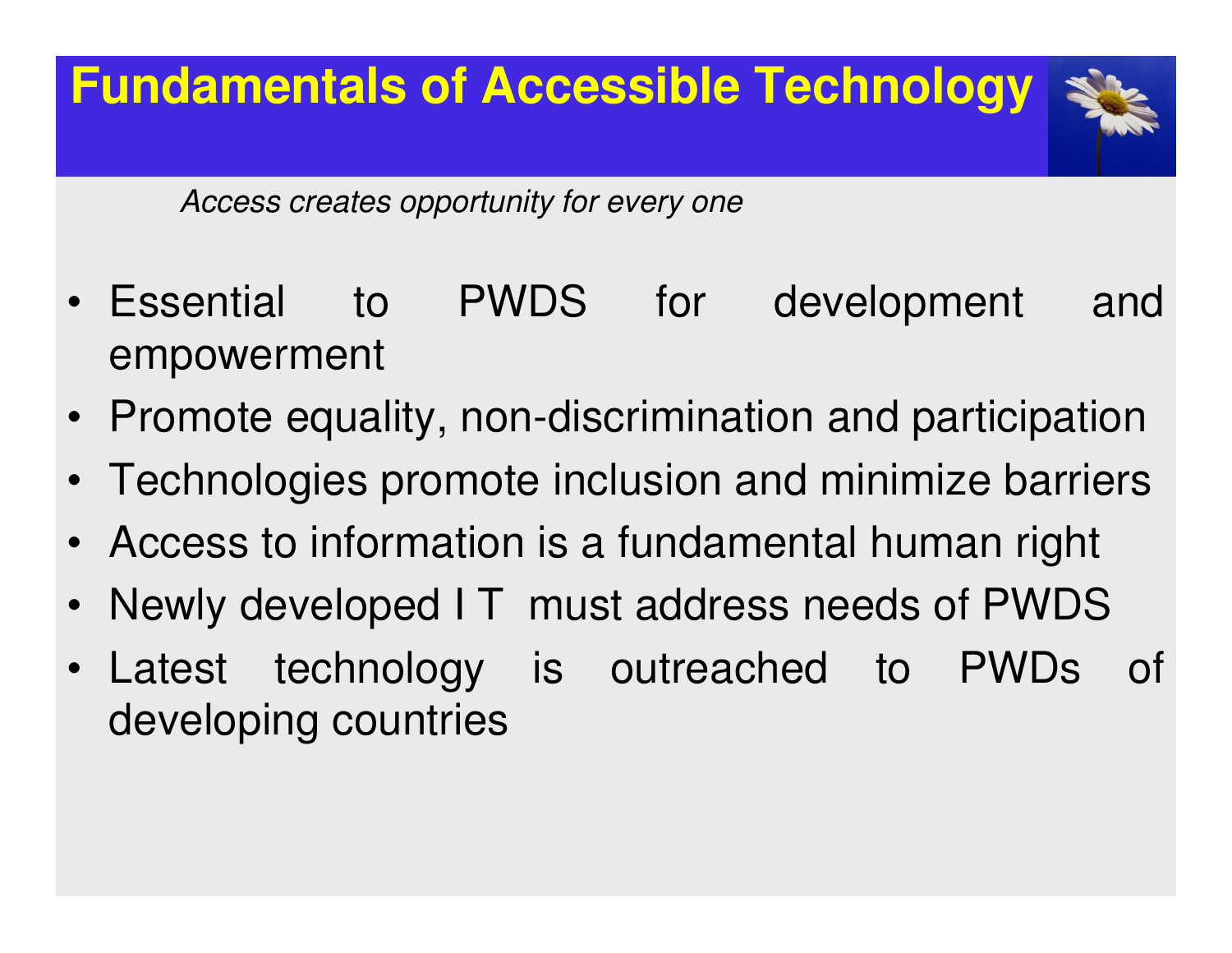## **RIGHTS TO ACCESSIBLE I C T TECHNOLOGY BY CRPD**



- CRPD adopted by 61st session of UN General Assembly
- Preamble mentions for recognizing theimportance of accessibility
- To the physical, social, economic and cultural environment
- To health and education
- To information and communication
- In enabling PWDS
- To fully enjoy all human rights and fundamental freedoms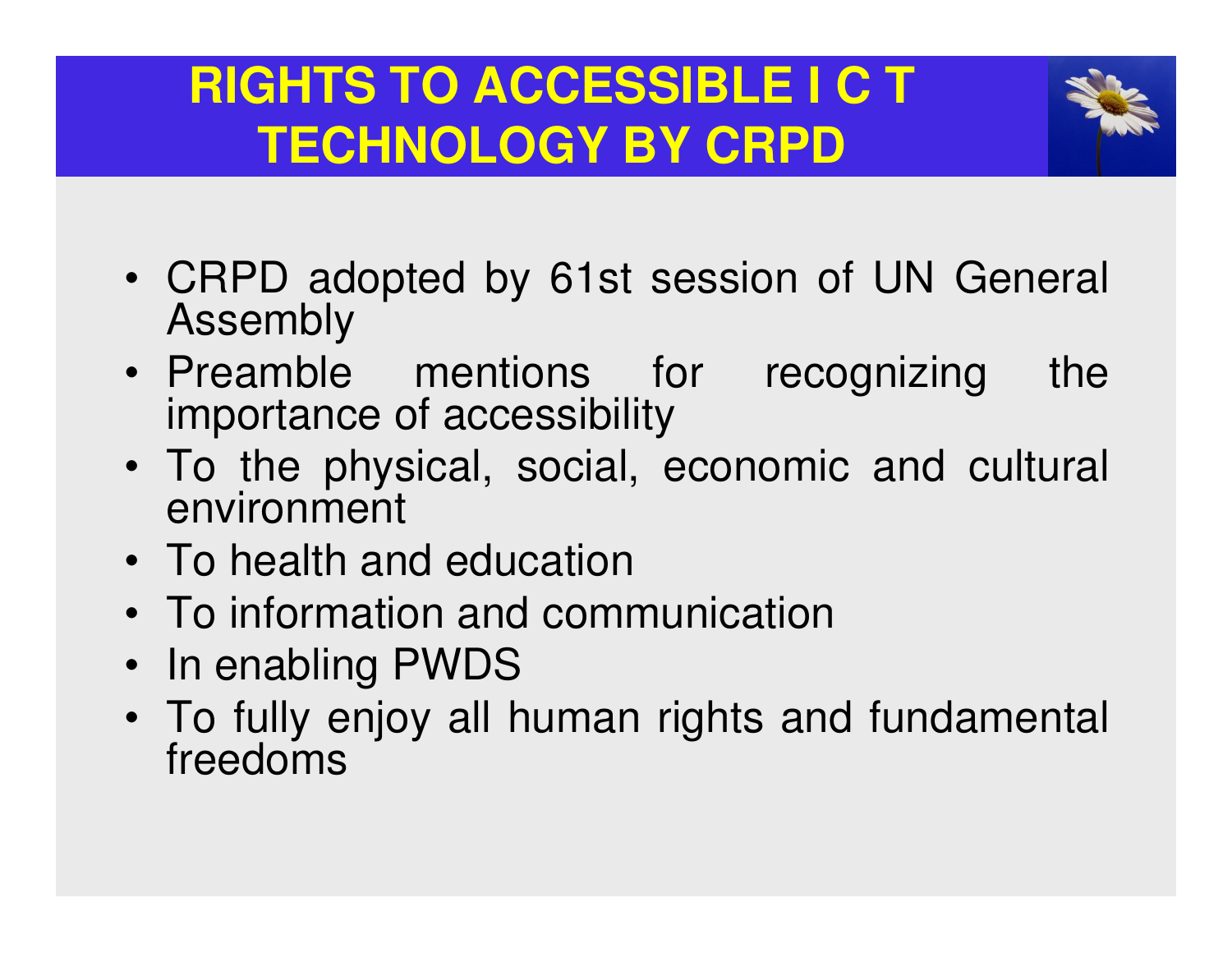## **Articles addressing I C T**



- Article 2 definition of communication
	- Underlying the accessible I C T
- Article <sup>4</sup> General obligations
	- To undertake or promote research and development
	- To promote the availability and use of new technologies
	- Including I T C
	- Mobility aids, devices and assistive technologies,
	- –At an affordable cost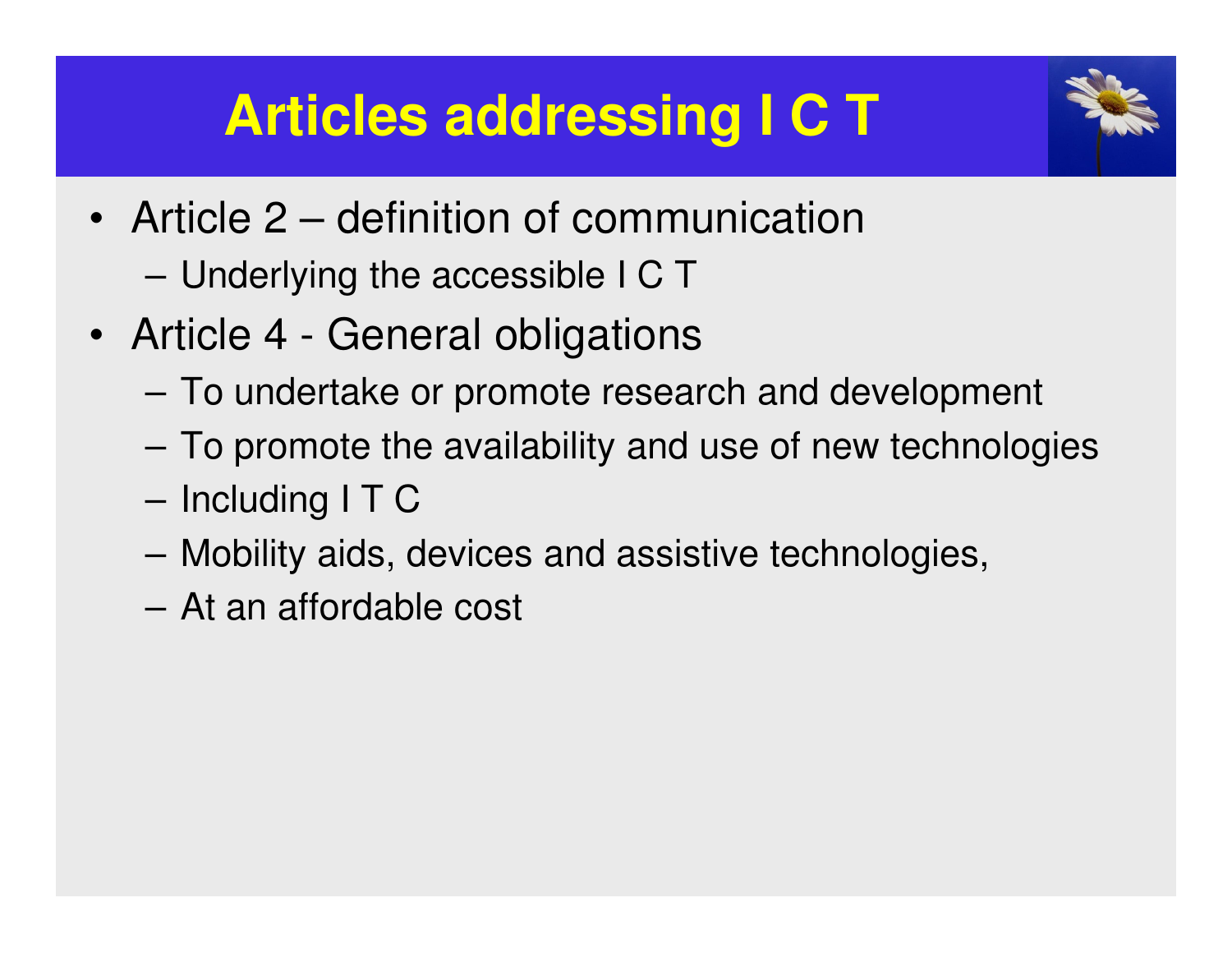### **Article 9 - Accessibility (Particularly 2 f, g, h on I C T)**



### **To this end, States Parties shall also takeappropriate measures to:**

- (f) Promote other appropriate forms of assistance andsupport to PWDs to ensure their access to information;
- (g) Promote access for PWDs to new ICT and systems, including the Internet;
- (h) Promote the design, development, production and distribution of accessible ICT and systems at an early stage, so that these technologies and systems becomeaccessible at minimum cost.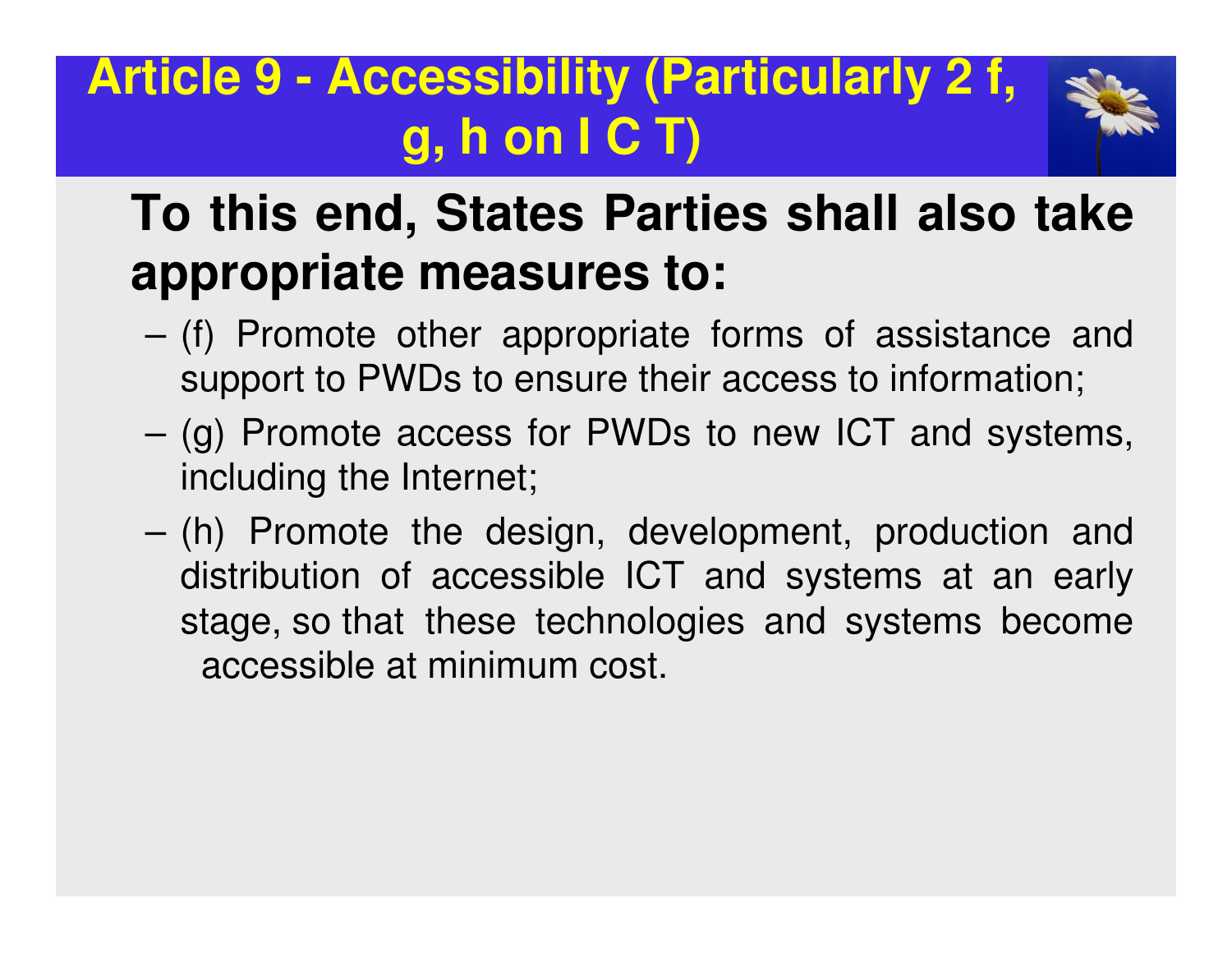### **3. I C T AN ENABLING TOOLS FOR PWDS**



### **Many PWDs use <sup>a</sup> computer with adaptivetechnology**

- To surf the Web, either by using screen reader or Brailledisplayers
- People with quadriplegia can independently read by Voicerecognition software
- Persons With Visual Disability participate in E-Commerceby using screen reading software and <sup>a</sup> Braille display
- Hearing Disability easily communicate anywhere by usingInternet chat software such as ICQ.
- Developed several means of I C T modules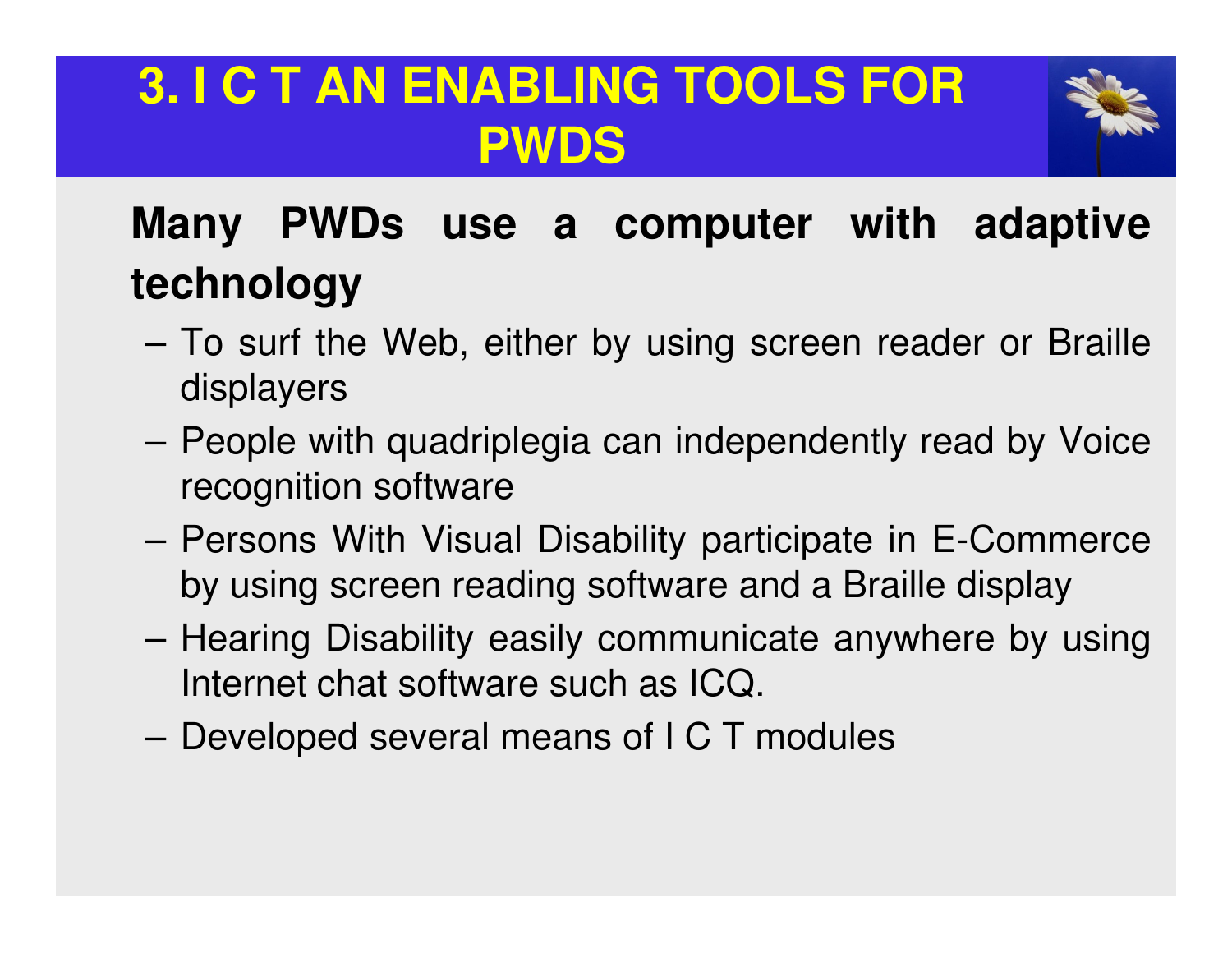## **3.1 Access to Electronics Books**



- Electronics Books has huge interest to Blind andprint disabled persons
- Less than 5% of books are only in accessible format
- Google has taken initiatives by adding hidden link inE-Books
- Links in Full view exposes to screen readers
- However, the OCR errors create difficulties forreading the text.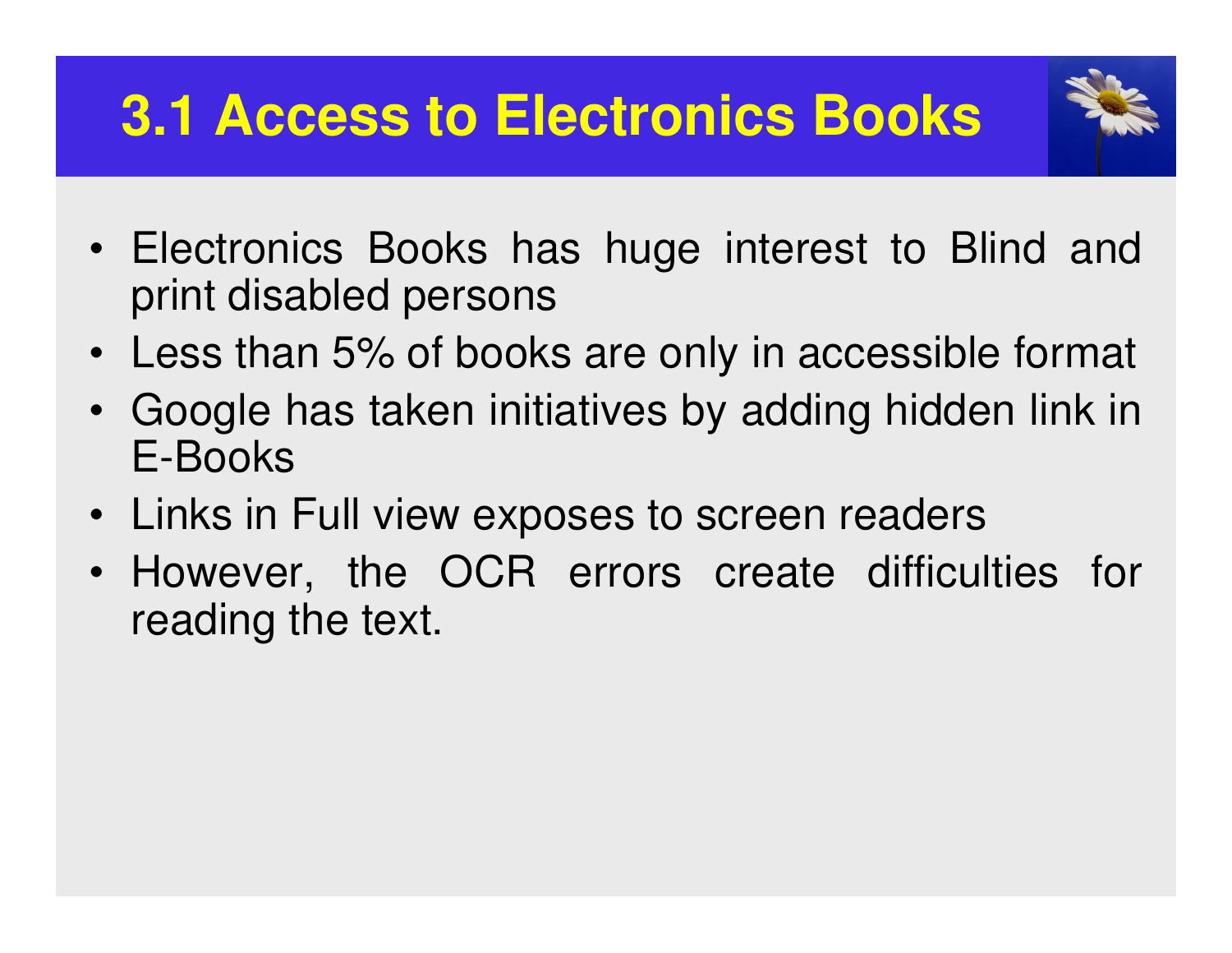## **3.2 Web Accessibility**



- The Internet, for PWDs become most comprehensive educational
- Employment and recreational resources
- The benefit by web as an enabling tool isdependent
- Web page with entire graphics and image map are incompatible to screen readers
- The enhancement of the graphics and imagemaps with text alternatives is necessary
- The web authors are recommended for W3C test for ensuring web accessibility.
- (For more details, please visit www.w3c.org)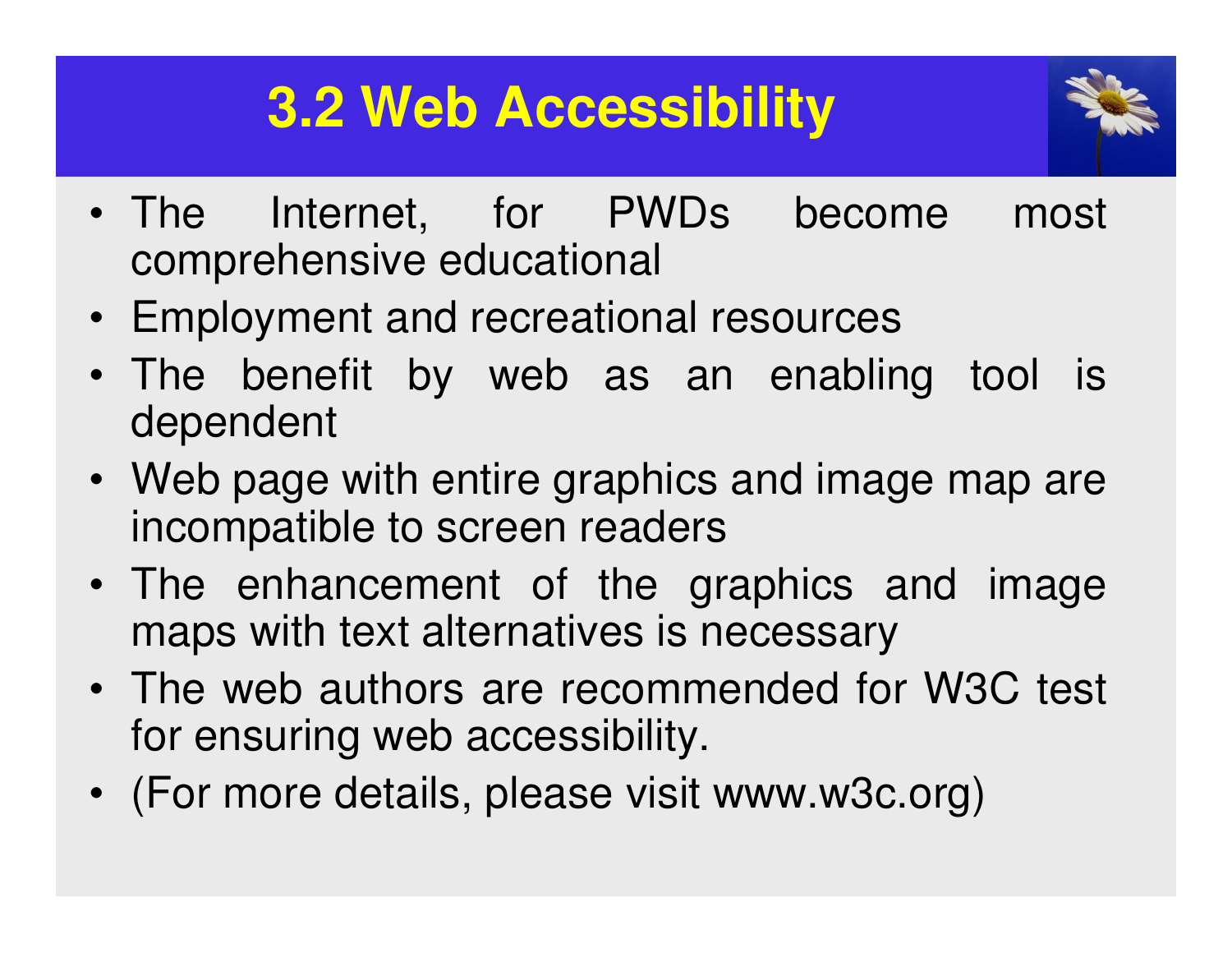## **3.3 Digital Accessible Information SYstem (DAISY)**



- • The DAISY specifications are transforming the reading andlearning experiences
- The DAISY Consortium is working to making DAISY booksavailable worldwide.

#### **3.3.1 DAISY benefits all**

– Print Disability

#### **3.3.2 DAISY Standard**

- The data in the digital format can be stored and produced in many different formats
- Alternative material adopted standards for production and storage
- Reading materials in E-text or audio recording format are called DAISY**Standards**
- All published information is available at the same time and no
	- extra cost in an accessible
	- feature-rich
	- Navigable format.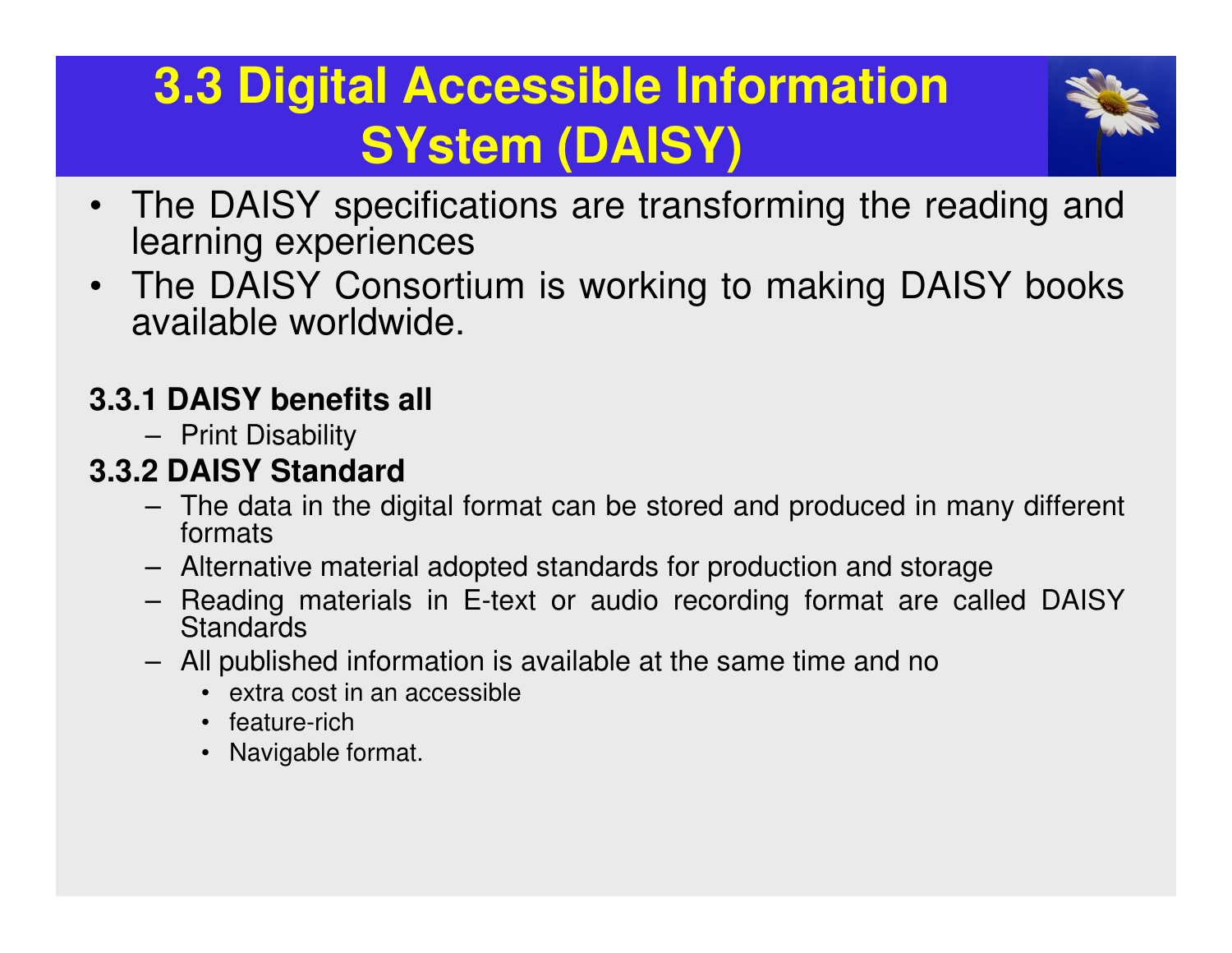## **3.3.3 DAISY Digital Talking Books**



- •DTB is a multimedia representation of a print publication
- • Sequential synchronization of variousmedia types;
	- –Audio,
	- –Text and
	- –Images.
- •6 types of DTB available.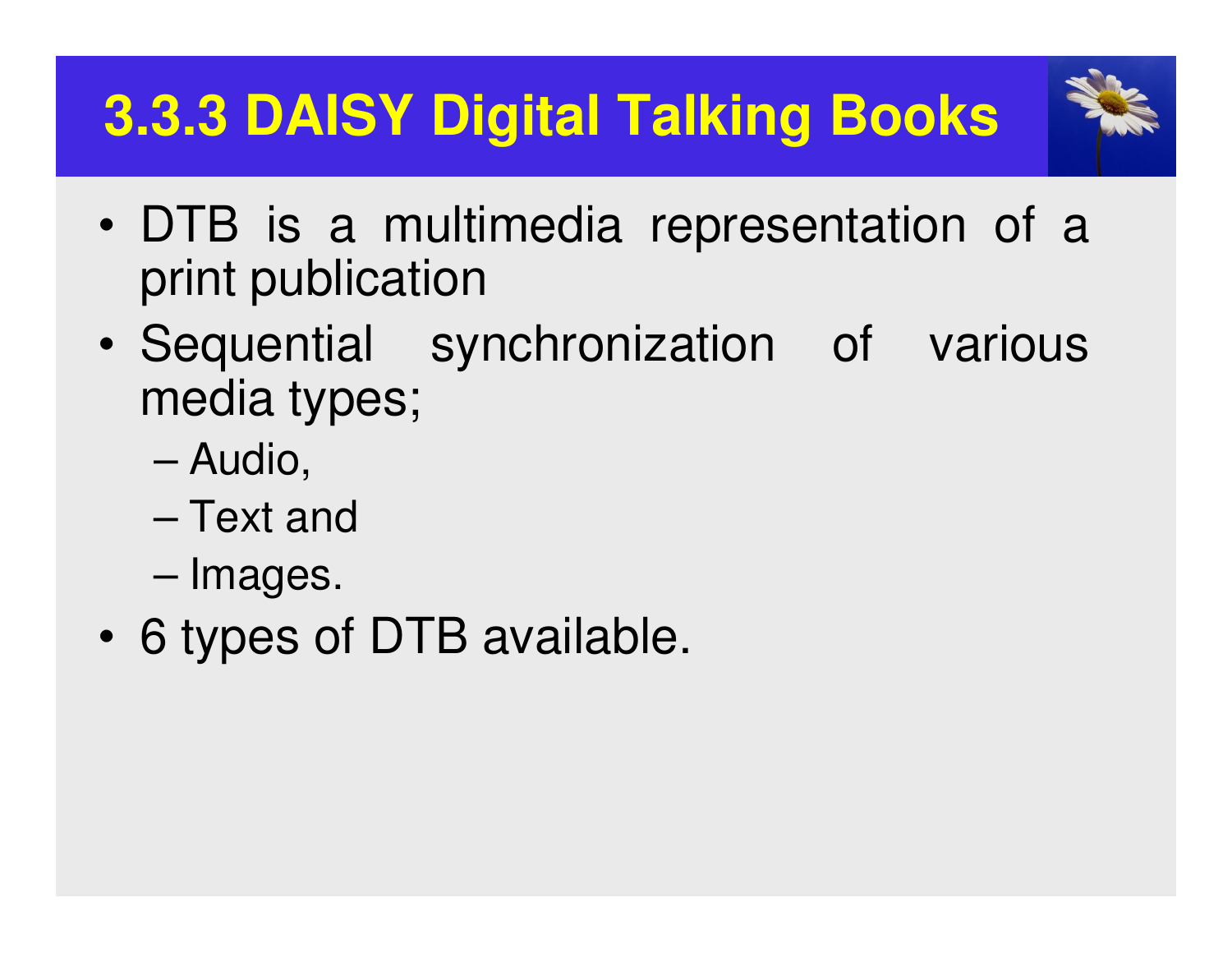### **3.3.4 Production and Playback tools of Daisy DTB**



- Adaptive technology tools for production of DTB
- The hardware interfaces
	- –'Audio only book'
- The software in <sup>a</sup> PC
	- – $-$  Full features DTB.
- Books in xml can be turned into Braille format
- This file could also be read using screen readingsoftware
- Can also be Produced as <sup>a</sup> 'Full text full audio' synchronized Digital Talking Book.
- Nepali TTS is necessary for local language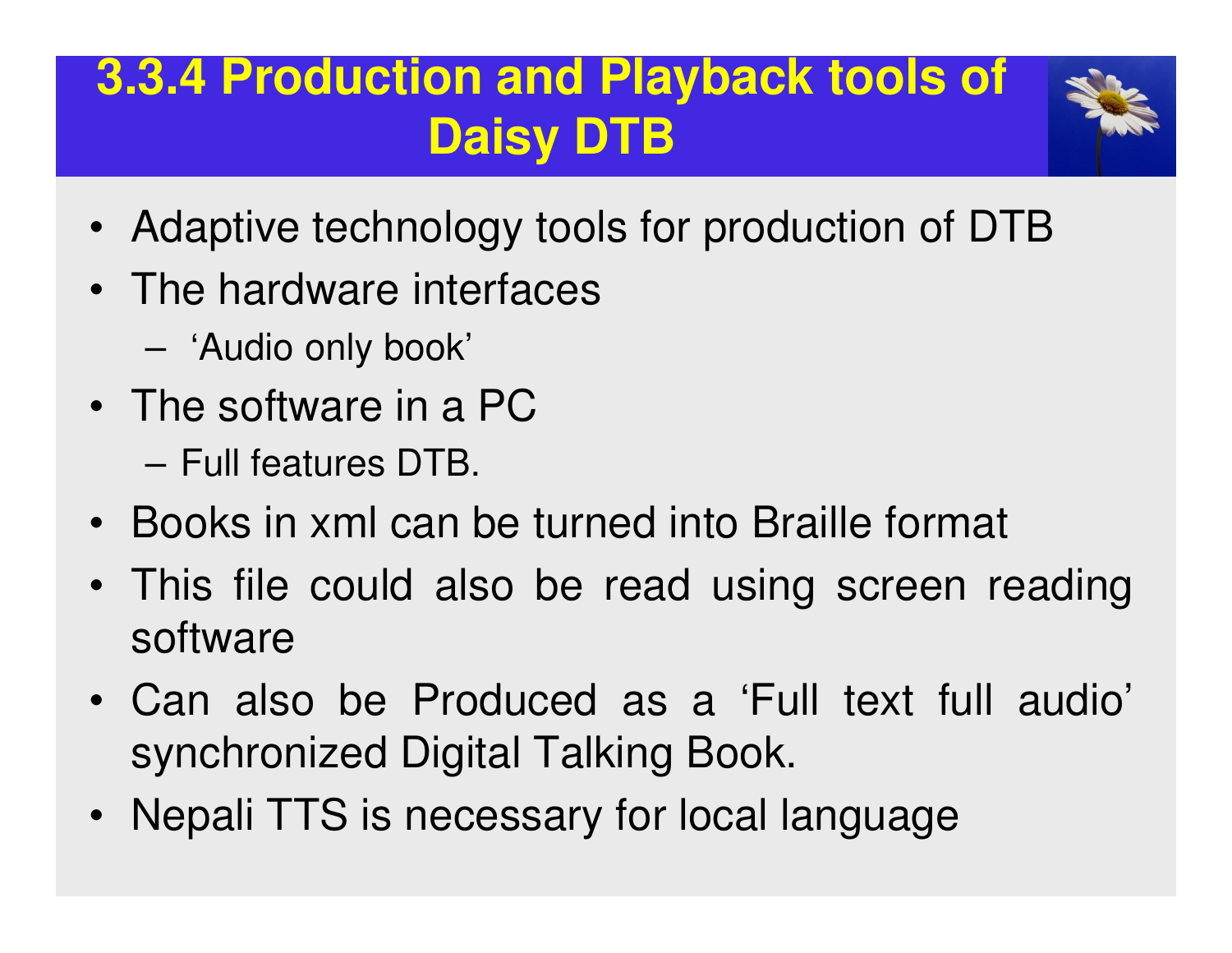### **Nepali hands using The hardware interface for DTB Production**



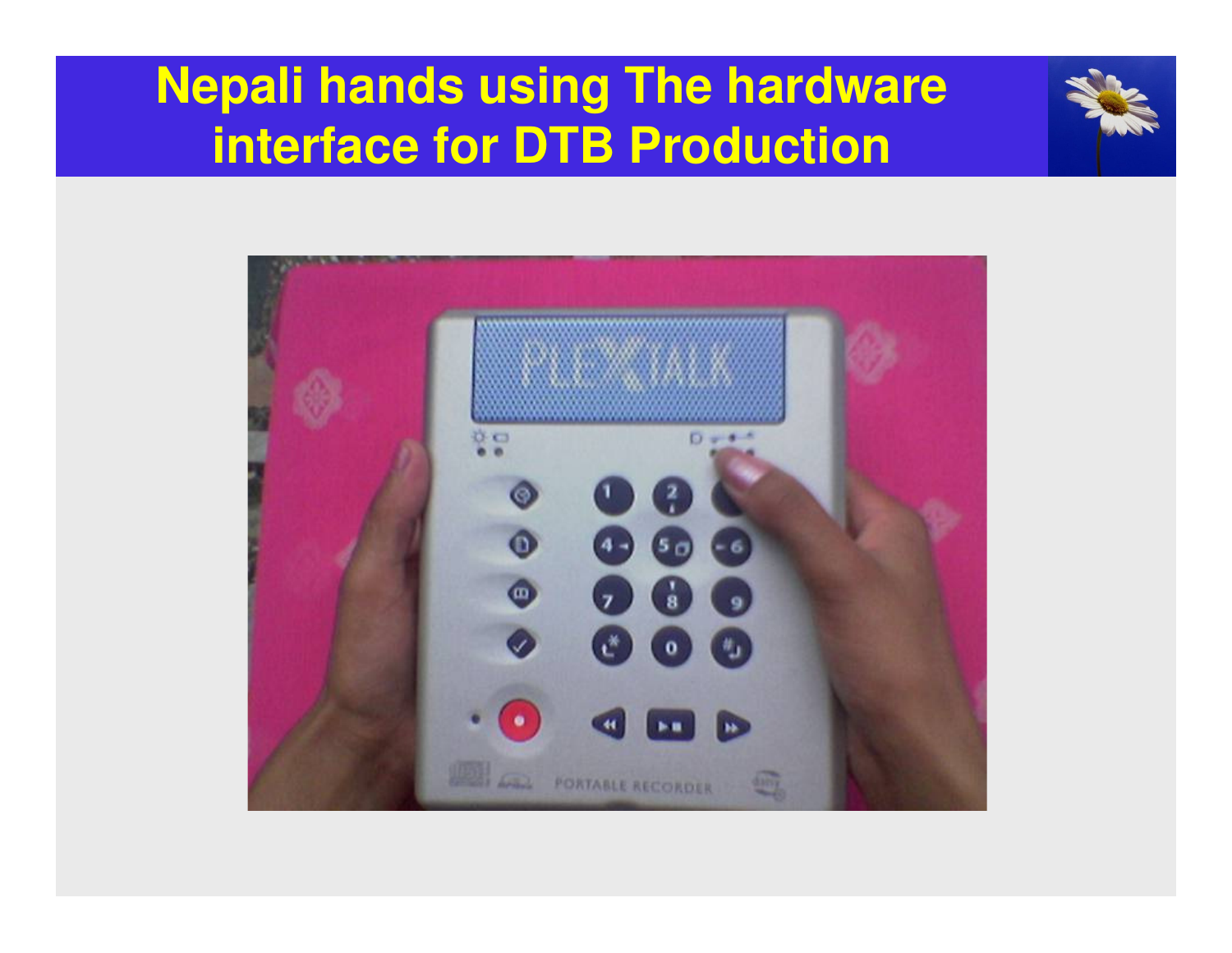# **The Daisy DTBs Playback interfaces**

- • Variety of hardware and software playersavailable
- •Latest hardware interface is portable
- •Wide range of software players available
- •Provide <sup>a</sup> customizable user interface
- •Adaptive Multimedia Information System
- •AMIS is the open source software
- •Available in local languages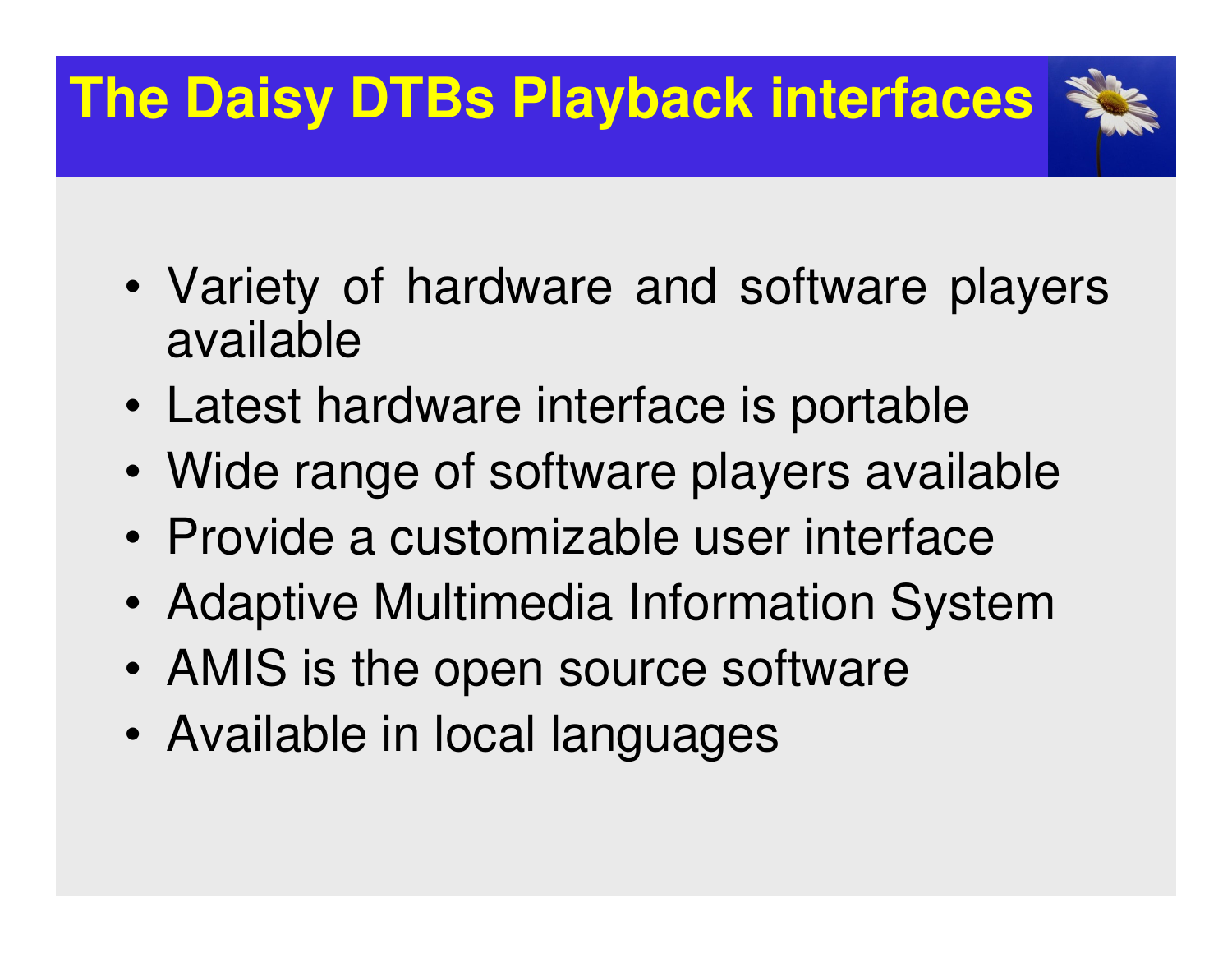## **Playback of DTB by Victor Reader**

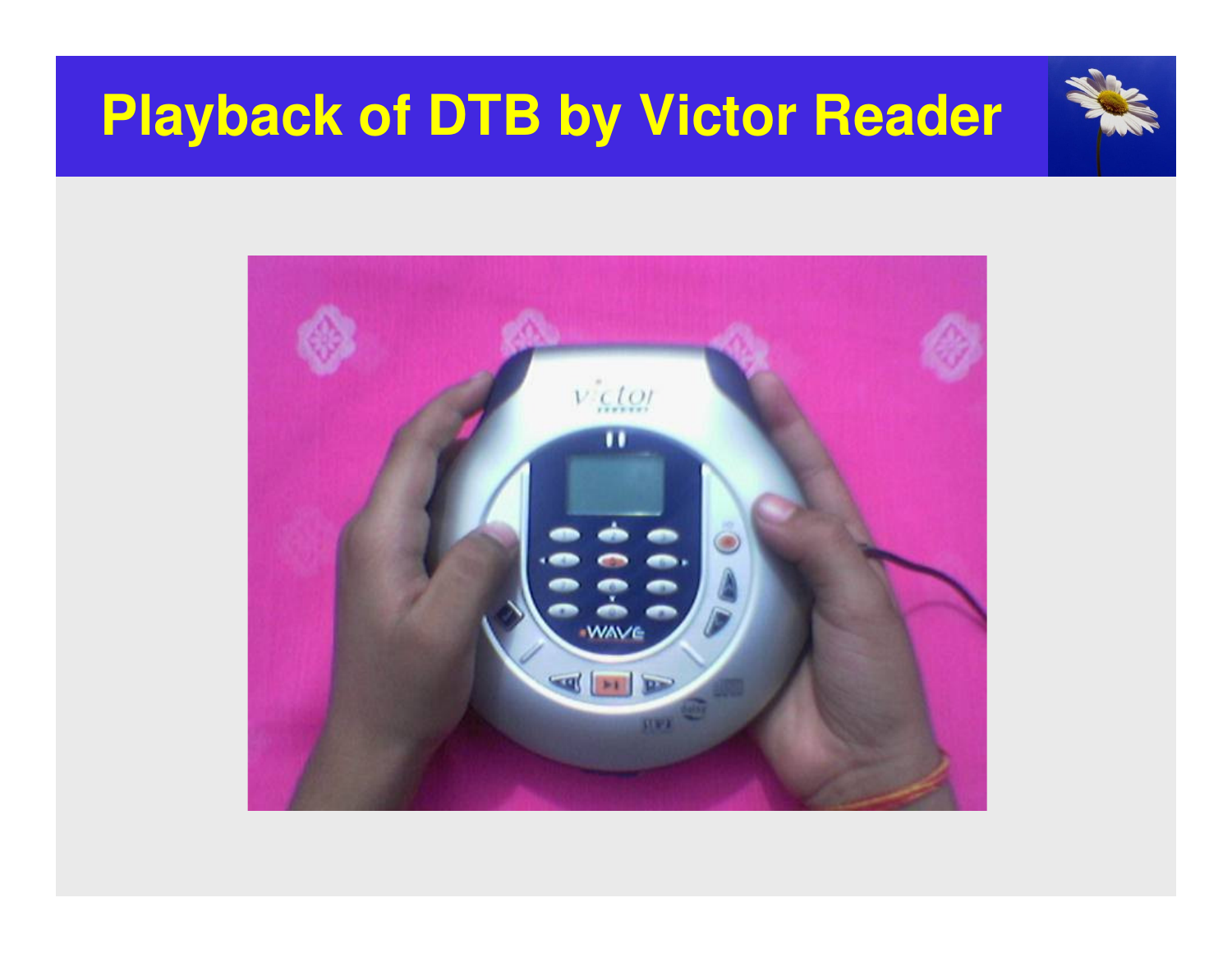## **3.3.5 Initiative of DAISY Expansion**



To promote DAISY ,DFA supported

- Production unit has been established in PN campus by KAB serving as National Digital **Library**
- Strategy of capacity building in Rural community
	- Supporting the global sharing of human knowledge in<br>the information esciety the information society.
	- The expansion of Regional Support Center and Focal **Points**
- National DAISY implementation plan that will serve to the Person With Visual and print Disabilities
- DTB can be linked with E-POP and made available in Mobile for Blind and Persons with Print disabilities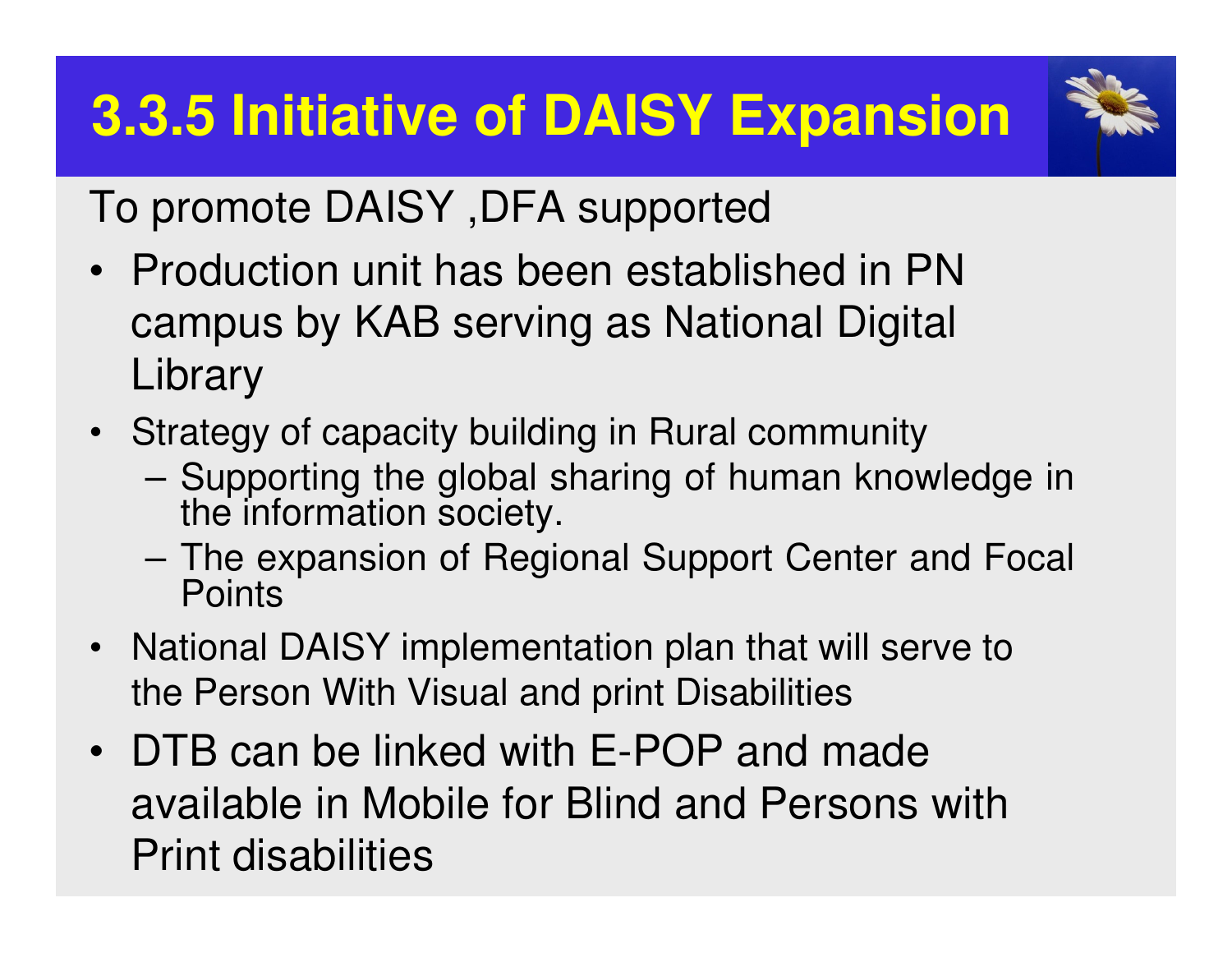### **Establishment of DAISY Focal Point in Nepal**

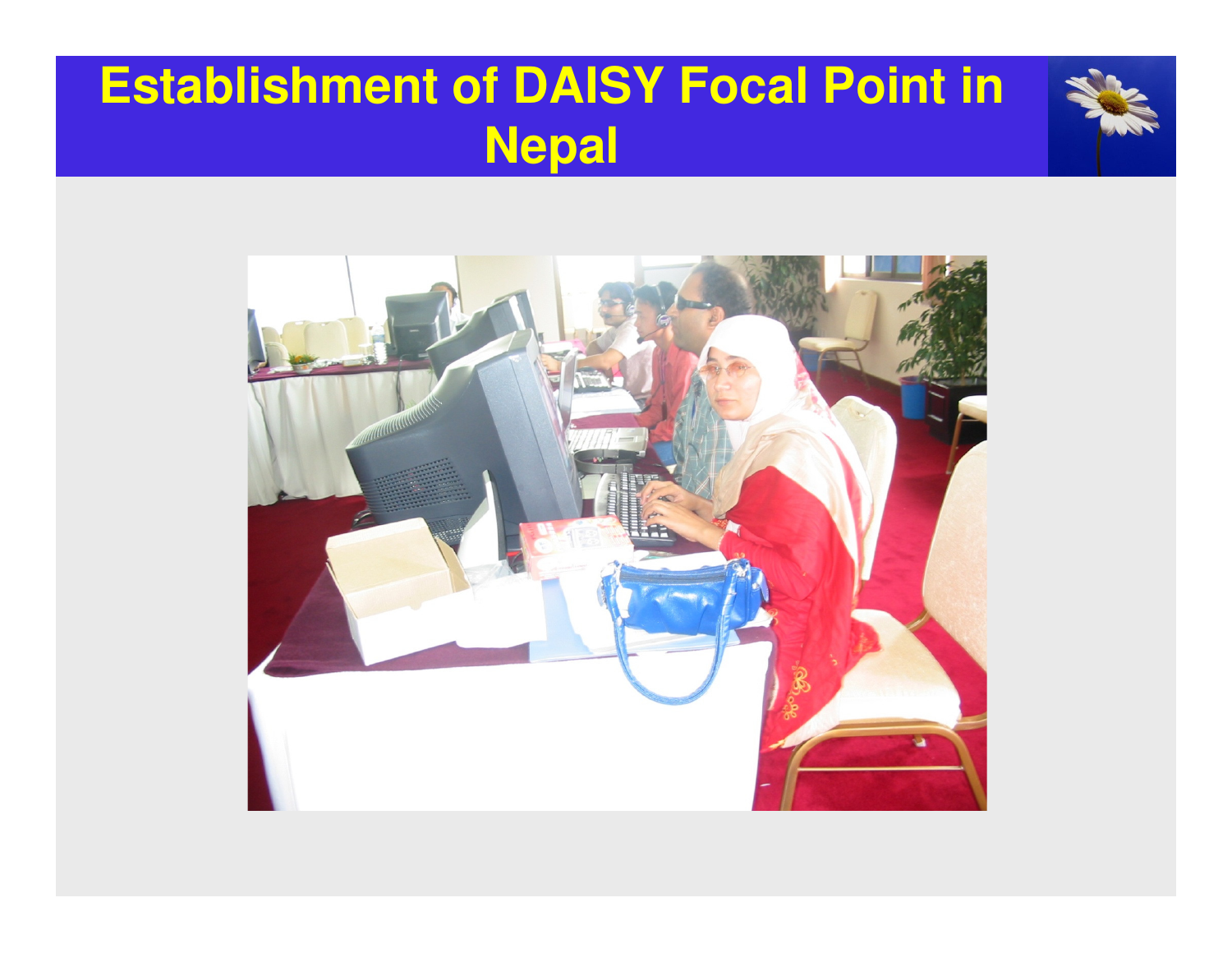## **4. CONCLUSION**



- Research for The development of accessibleformats should be done
- Should be usable by all people to the greatest extent possible
- Promote living independently and participate fully in all aspects of life by use of ICT.
- Development and adoption of I C T usable bothin urban and rural areas
- The countries sign and ratify the convention and
- Formulate National implementation plan
- Ensure best implementation of the convention.